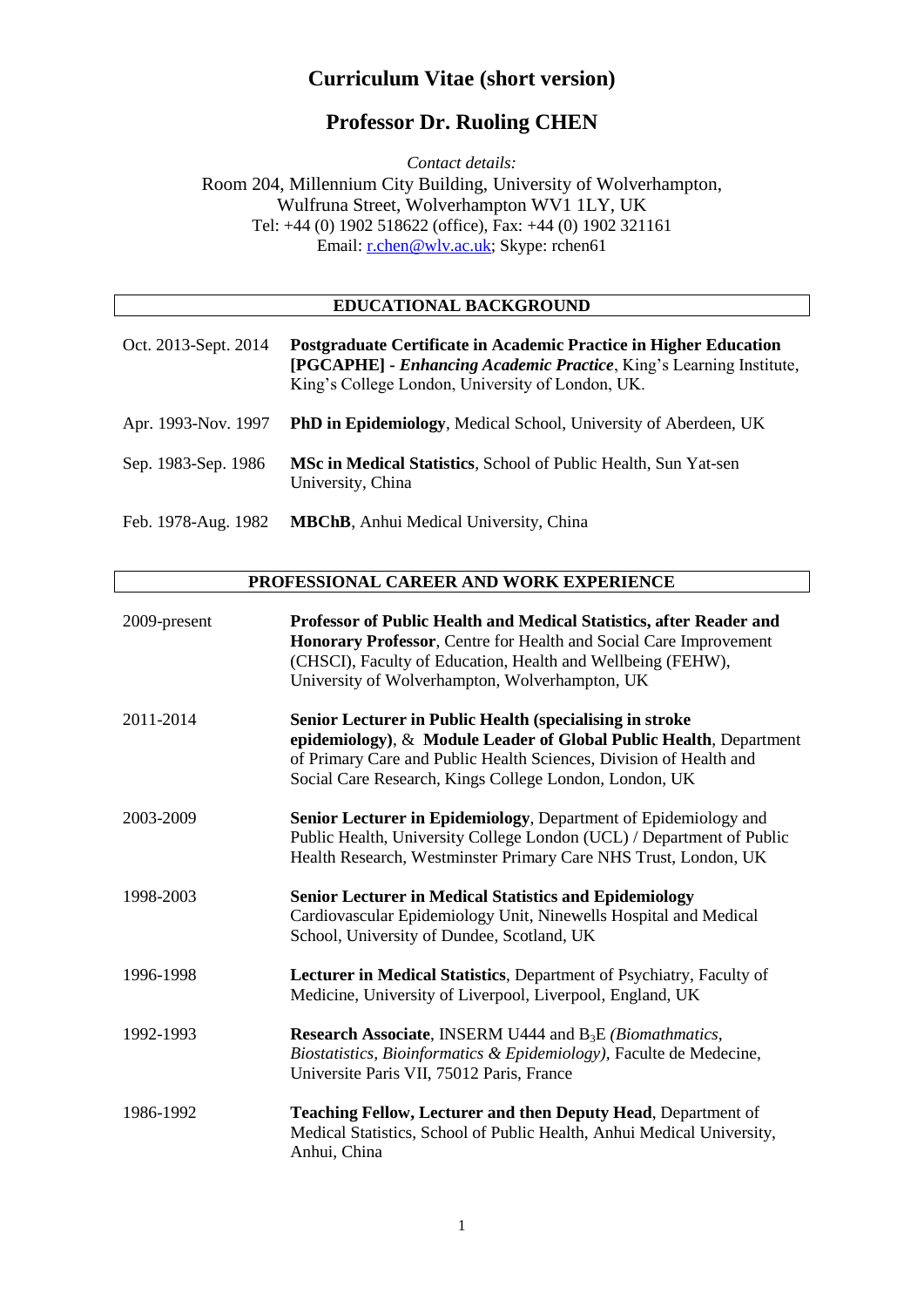### **ADMINSITRATION AND SERVICES**

#### **Professional memberships and activities**

| 2009-present | Fellow, The Royal Society of Medicine (RSM)                           |
|--------------|-----------------------------------------------------------------------|
| 1995-present | Fellow, The Royal Statistical Society (RSS)                           |
| 1994-present | Member, International Epidemiology Association (IEA)                  |
| 2013-2015    | Member, World Stroke Organization (WSO)                               |
| 2004-2013    | Member, American Public Health Association (APHA)                     |
|              |                                                                       |
| 2017         | PhD External Examiner, University of Bedfordshire, UK                 |
| 2016         | PhD External Examiner, University of Bedfordshire, UK                 |
| 2015         | PhD External Examiner, Anhui Medical University, China                |
| 2013         | PhD External Examiner, Queensland University of Technology, Australia |

#### **Peer reviewing**

#### *Scientific journals*

 e.g., The Lancet, British Medical Journal, New England Medical Journal, Am J Epidemiol, Int J Epidemiol, J Epidemiol & Community Health, Am J Cardiol, Heart, Occup & Environ Med, Br J Psychiatry, J Neurol Neurosurg Psychiatry

#### *Grant awarding bodies*

 e.g., UK MRC Joint Health Systems Research Initiative, National Institute for Health Research (*RfPB Grant*; *Programme Grant*; *Global Health Group and Unit Programme Grant*), Wellcome Trust (*Training fellowship grant*), Wales Office of Research and Development for Health and Social Care, The National Natural Science Foundation of China *(*NSFC*)*

#### **Academic and Research activities**

| $2014$ - present | Editorial Board, The Psychiatric Bulletin                                                                                                     |
|------------------|-----------------------------------------------------------------------------------------------------------------------------------------------|
| $2011$ - present | Associate Editor, BMC Public Health                                                                                                           |
| $2011$ - present | Editorial Board, World Journal of Psychiatry                                                                                                  |
| 2007-present     | Editorial Board, Journal of Disease Prevention and Control, China                                                                             |
| 2006-2009        | Statistical Consultant, the Myocardial Infarction National Audit Project (MINAP),<br>England & Wales                                          |
| Oct 2016         | Co-chairing one session in 4th international conference of Epidemiology and<br>Public Health, October 3-5, 2016, London, UK                   |
| May 2015         | Chairing one session in BIT's 6th Annual World Congress of NeuroTalk-2015 (Bio<br>Integration Technology) in Hangzhou, China, 22-24 May, 2015 |

#### **RESEARCH GRANTS AND AWARDS (selections out of 36 projects**

#### **Research Grants**

Association of dementia risk with indoor and outdoor air pollution. **PI,** funded by European Commission Horizon 2020 Framework Programme (H2020-MSCA-IF-2016/2017) (Reference: 752920 – DEMETS) (€390,908) (2018-2020)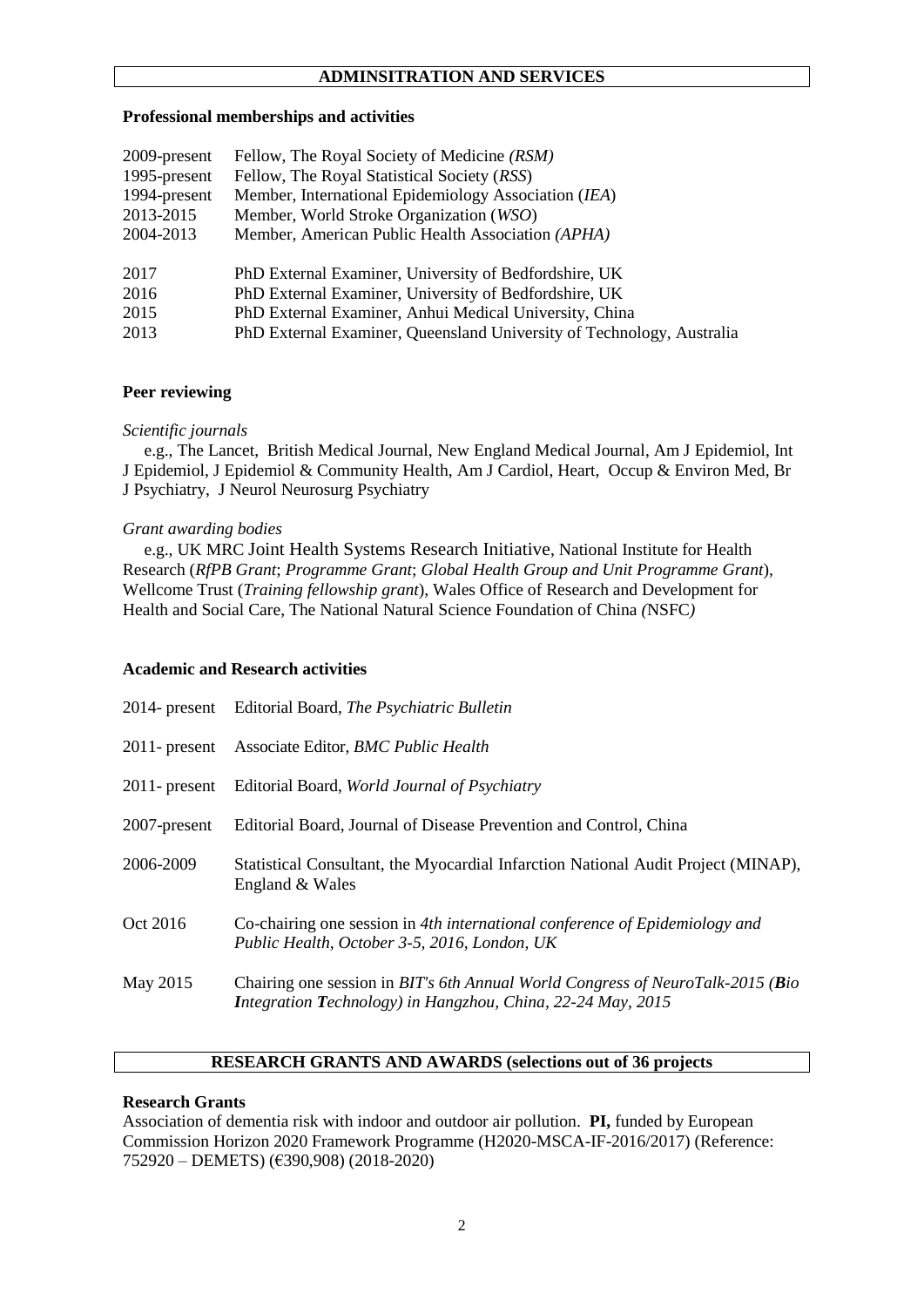The efficacy and outcomes of CQUIN screening and its impact on dementia diagnosis for patients aged 75 years and older admitted to hospital via emergency unplanned care. **Co-Investigator,**  funded by Rotha Abraham Trust, England. (£24,827) (2017-2018)

### **Academic Awards**

*International Visiting (to Australian National University) and Conference Travel Award,* The Royal Society, London, UK (£1,960) (2009)

|                | <b>PUBLICATIONS</b> (selected 58 out of more than 200 papers)                                                                                                                                                                                                     |
|----------------|-------------------------------------------------------------------------------------------------------------------------------------------------------------------------------------------------------------------------------------------------------------------|
|                |                                                                                                                                                                                                                                                                   |
| 1              | Bakre AT, Chen R (correspondent), Khutan R, Wei L, Smith T, Qin G, Danat IM, Zhou<br>W, Schofield P, Clifford A, Wang J, Verma A, Zhang C, Ni J. Association between fish<br>consumption and risk of dementia: a new study from China and a systematic literature |
|                | review and meta-analysis. Public Health Nutr. 2018 Mar 19:1-12. doi:                                                                                                                                                                                              |
|                | 0.1017/S136898001800037X.                                                                                                                                                                                                                                         |
| 2              | Anstey KJ, Chen R. Invited Commentary: Second-hand smoke is an under recognized risk<br>factor for cognitive decline. Am J Epidemiol. 2018 Jan 12. doi: 10.1093/aje/kwx378.                                                                                       |
| 3              | Lang L, Clifford A, Wei L, Zhang DM, Leung D, Augustine G, Copeland JMR, Anstey<br>KJ, Chen R. Prevalence and determinants of undetected dementia in the community: a<br>systematic literature review and a meta-analysis". BMJ open 2017;7:e011146.              |
| $\overline{4}$ | Song T, Pan Y, Chen R (correspondent), Li H, Zhao X, Liu L, Wang C, Wang Y, Wang<br>Y. Is there a correlation between socioeconomic disparity and functional outcome after                                                                                        |
|                | acute ischemic stroke? PLoS One. 2017;12:e0181196.                                                                                                                                                                                                                |
| 5              | Han TS, Wang HH, Wei L, Pan Y, Ma Y, Wang Y, Wang J, Hu Z, Sharma P, Chen R.<br>Impacts of undetected and inadequately treated hypertension on incident stroke in China.                                                                                          |
|                | BMJ Open 2017;7:e016581.                                                                                                                                                                                                                                          |
| 6              | Pan Y, Chen R (correspondent), Li Z, Li H, Zhao X, Liu L, Wang C, Wang Y, Wang Y.<br>Socioeconomic status and the quality of acute stroke care: the China National Stroke<br>Registry. Stroke 2016;47:2836-42.                                                    |
| 7              | Liao ZF, Xu XJ, Liang YP, Xiong YZ, Chen R (correspondent), Ni JD. Effect of a booster                                                                                                                                                                            |
|                | dose of influenza vaccine in patients with hemodialysis, peritoneal dialysis and renal                                                                                                                                                                            |
|                | transplant recipients: A systematic literature review and meta-analysis. Hum Vac                                                                                                                                                                                  |
|                | Immunother 2016;12:2909-15.                                                                                                                                                                                                                                       |
| 8              | <b>Chen R,</b> Lang L, Clifford A, Chen Y, Hu Z, Han TS. Demographic and socio-economic<br>influences on community-based care and caregivers of people with dementia in China.                                                                                    |
|                | Journal of the Royal Society of Medicine Cardiovascular Disease 2016; 5:1-15.                                                                                                                                                                                     |
| 9              | Li YT, Wang HH, Liu KQ, Lee GK, Chan WM, Griffiths SM, Chen R. Medication                                                                                                                                                                                         |
|                | adherence and blood pressure control among hypertensive patients with coexisting long-                                                                                                                                                                            |
|                | term conditions in primary care settings. Medicine (Baltimore) 2016;95:e3572.                                                                                                                                                                                     |
| 10             | Clifford A, Lang L, Chen R (correspondent), Anstey KJ, Seaton A. Exposure to Air                                                                                                                                                                                  |
|                | Pollution and Cognitive Functioning across the Life Course $-a$ systematic literature<br>review. Environmental Research 2016; 147: 383-98.                                                                                                                        |
| 11             | Pang YS, Song T, Chen R (correspondent), Li H, Zhao XQ, et al. Socioeconomic<br>deprivation and mortality in people after ischemic stroke: the China National Stroke<br>Registry. Int J Stroke 2016;11:557-64.                                                    |
| 12             | McCormick J, Chen R. Impact of socioeconomic deprivation on mortality in people with                                                                                                                                                                              |
| 13             | haemorrhagic stroke: a population-based cohort study. Postgrad Med J 2016;92:501-5.<br>Hu Z, Zaman MJ, Wang J, Peacock JL, Chen R. Correlates of Untreated                                                                                                        |
|                | Hypercholesterolemia in Older Adults: A Community-Based Household Survey in China.                                                                                                                                                                                |
|                | PLoS One. 2015;10:e0131318.                                                                                                                                                                                                                                       |
| 14             | Chen R, Crichton SL, McKevitt CJ, Rudd AG, Sheldenkar A, Wolfe CDA. Association                                                                                                                                                                                   |
|                | between Socioeconomic Deprivation and Functional Impairment after Stroke: the South<br>London Stroke Register. Stroke 2015; 46:800-5.                                                                                                                             |
| 15             | Birkhead J, Weston C, Timmis A, Chen R. The effects of intravenous insulin infusions on                                                                                                                                                                           |
|                | early mortality for patients with acute coronary syndromes who present with                                                                                                                                                                                       |
|                | hyperglycaemia; a matched propensity analysis using data from the MINAP database<br>2008-2012. European Heart Journal: Acute Cardiovascular Care 2015;4:344-52.                                                                                                   |
|                | 3                                                                                                                                                                                                                                                                 |
|                |                                                                                                                                                                                                                                                                   |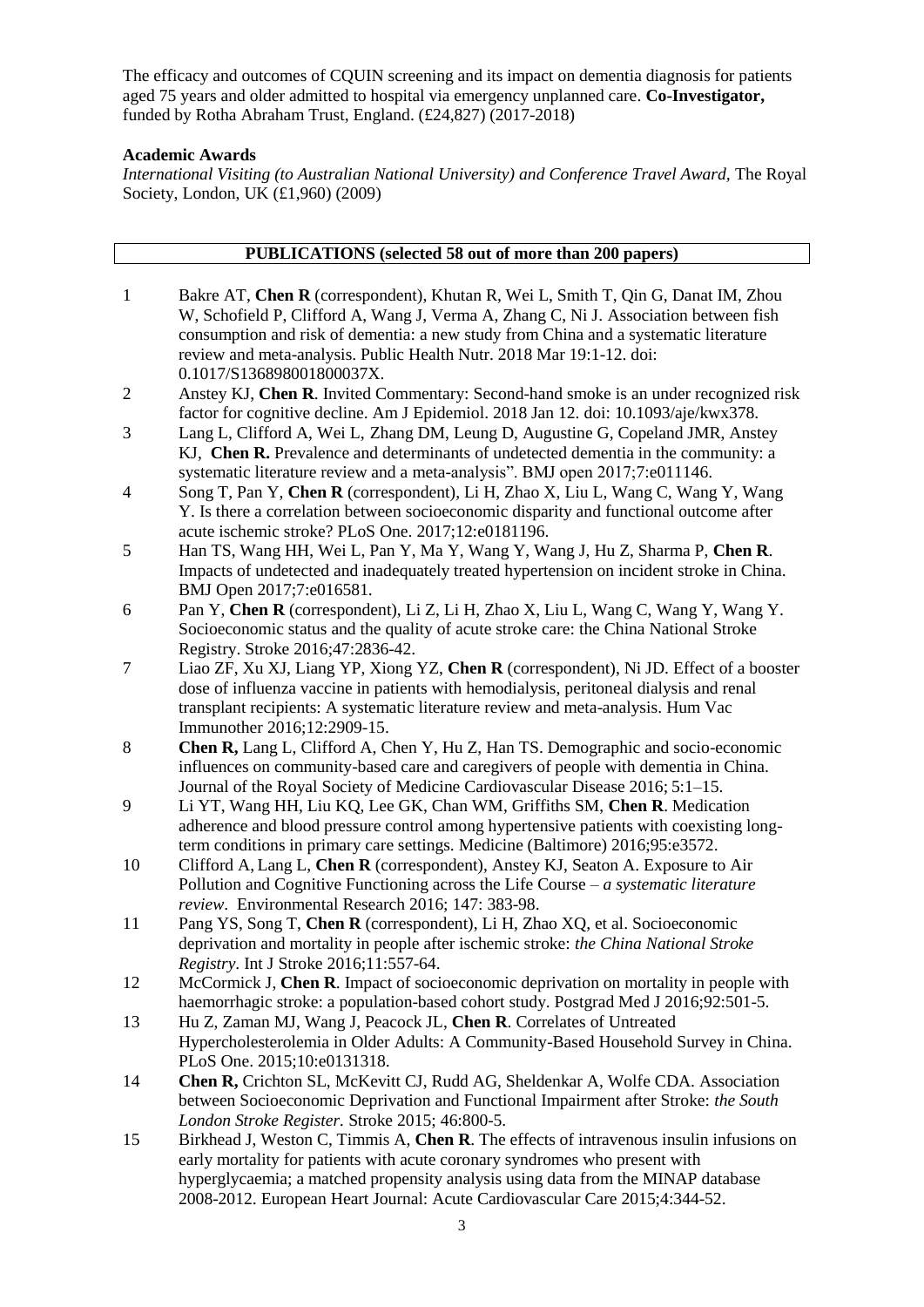- 16 Greaves K, Chen Y, Appadurai V, Hu Z, Schofield P, **Chen R**. The prevalence of doctordiagnosed angina in 4314 older adults in China and comparison with the Rose angina questionnaire: the 4 province study. Int J Cardiology. 2014;177:627-8.
- 17 **Chen R,** McKevitt CJ, Crichton SL, Rudd AG, Wolfe CDA. Socioeconomic deprivation and provision of acute and long-term care after stroke: the South London Stroke Register cohort study. Journal of Neurology, Neurosurgery & Psychiatry 2014; 85:1294-300.
- 18 Birns J, Qureshi S, **Chen R,** Bhalla A. Endovascular stroke therapy a literature review. European Journal of Internal Medicine 2014; 25:584-91.
- 19 **Chen R,** McKevitt CJ, Rudd AG, Wolfe CDA. Socioeconomic Deprivation and Survival after Stroke: *Findings from the Prospective South London Stroke Register of 1995-2011*. Stroke 2014; 45: 217-23.
- 20 Sheldenkar A, Crichton S, Douiri A, Rudd AG, Wolfe CD, **Chen R**. [Temporal trends](http://www.ncbi.nlm.nih.gov/pubmed/24593235) in [health-related quality of life after stroke: analysis from the South London Stroke Register](http://www.ncbi.nlm.nih.gov/pubmed/24593235)  [1995-2011.](http://www.ncbi.nlm.nih.gov/pubmed/24593235) Int J Stroke 2014; 9:721-7.
- 21 **Chen R,** Clifford A, Lang L, Anstey K**.** Is exposure to second-hand smoke associated with cognitive parameters of children and adolescents? – *A systematic literature review*. Ann Epidemiol 2013;23:652-61.
- 22 **Chen R,** Hu Z, Chen LR, Ma Y, Zhang DM, Wilson K. Determinants for undetected dementia and depression in older adults. Br J Psychiatry 2013;203:203-8.
- 23 Zhang D, Hu Z, Orton S, Wang JJ, Zheng J, Qin X, **Chen R**. Socioeconomic and psychosocial determinants of smoking and passive smoking in older adults. Biomed Environ Sci 2013;26:465-470.
- 24 **Chen R**, Wilson K, Chen Y, Zhang D, Qin X, He MZ, Hu Z, Ma Y, Copeland JR. Association between environmental tobacco smoke exposure and dementia syndromes. Occup Environ Med 2013;70: 63-69.
- 25 Schofield P, Nicola Crichton N, **Chen R**. Methods for assessing cardiovascular disease risk in a UK black population. Heart 2012;98:1373-7.
- 26 **Chen R.** Association of environmental tobacco smoke with dementia and Alzheimer's disease among never smokers. Alzheimer's & Dementia 2012;8:590-5.
- 27 Clifford A, Lang L, **Chen R**. Effects of maternal cigarette smoking during pregnancy on cognitive parameters of children and young adults - a literature review. Neurotoxicol Teratol 2012;34:560-70.
- 28 **Chen R**, Orton S. No smoke without fire: Should we be more concerned about the association between smoking and dementia? Neurodegenerative Disease Management *in Future Medicine* 2012;2: 439-442.
- 29 **Chen R**, Zhang D, Chen Y, Hu Z, Wilson K. Passive smoking and risk of cognitive impairment in women who never smoke. Arch Int Med 2012;172:271-3.
- 30 **Chen R**, Ma Y, Wilson K, Hu Z, Sallah D, Wang JJ, et al. A multicentre communitybased study of dementia cases and subcases in older people in rural and urban China--the GMS-AGECAT prevalence and socio-economic correlates. Int J Geriatr Psychiatry 2012;27:692-702.
- 31 Shah AD, Nicholas O, Timmis AD, Feder G, Abrams KR, **Chen R**, et al. [Threshold](http://www.ncbi.nlm.nih.gov/pubmed/21655315)  [haemoglobin levels and the prognosis of stable coronary disease: two new cohorts and a](http://www.ncbi.nlm.nih.gov/pubmed/21655315)  [systematic review and meta-analysis.](http://www.ncbi.nlm.nih.gov/pubmed/21655315) PLoS Med; 2011;8:e1000439
- 32 Lang L, Orton S, Sallah D, Hewitt-Moran T, Zhang D, Cullen S, Dixon S, Bell B, Bell D, Meeson L, **Chen R**. [A survey of engagement and competence levels in interventions and](http://www.ncbi.nlm.nih.gov/pubmed/22206471)  [activities in a community mental health workforce in England.](http://www.ncbi.nlm.nih.gov/pubmed/22206471) BMC Health Serv Res 2011;11:352.
- 33 Henriksson M, Palmer S, **Chen R**, Damant J, Fitzpatrick N, Abrams K, et al. Assessing the cost effectiveness of using prognostic biomarkers with decision models: case study in prioritising patients waiting for coronary artery surgery. BMJ 2010; 340:b5606
- 34 **Chen R**. Mortality attributable to smoking in China. N Engl J Med 2009;360:1911.
- 35 Birkhead J, Weston C, **Chen R**. Determinants and outcomes of coronary angiography after non-ST-segment elevation myocardial infarction: a cohort study of the Myocardial Ischemia National Audit Project (MINAP). Heart 2009;95:1593-9.
- 36 **Chen R**, Hu Z, Wei L, Qin X, Copeland JRM. Is the relationship between syndromes of depression and dementia temporal? - the MRC-ALPHA and Hefei-China studies. Psychol Med 2009;39:425-30.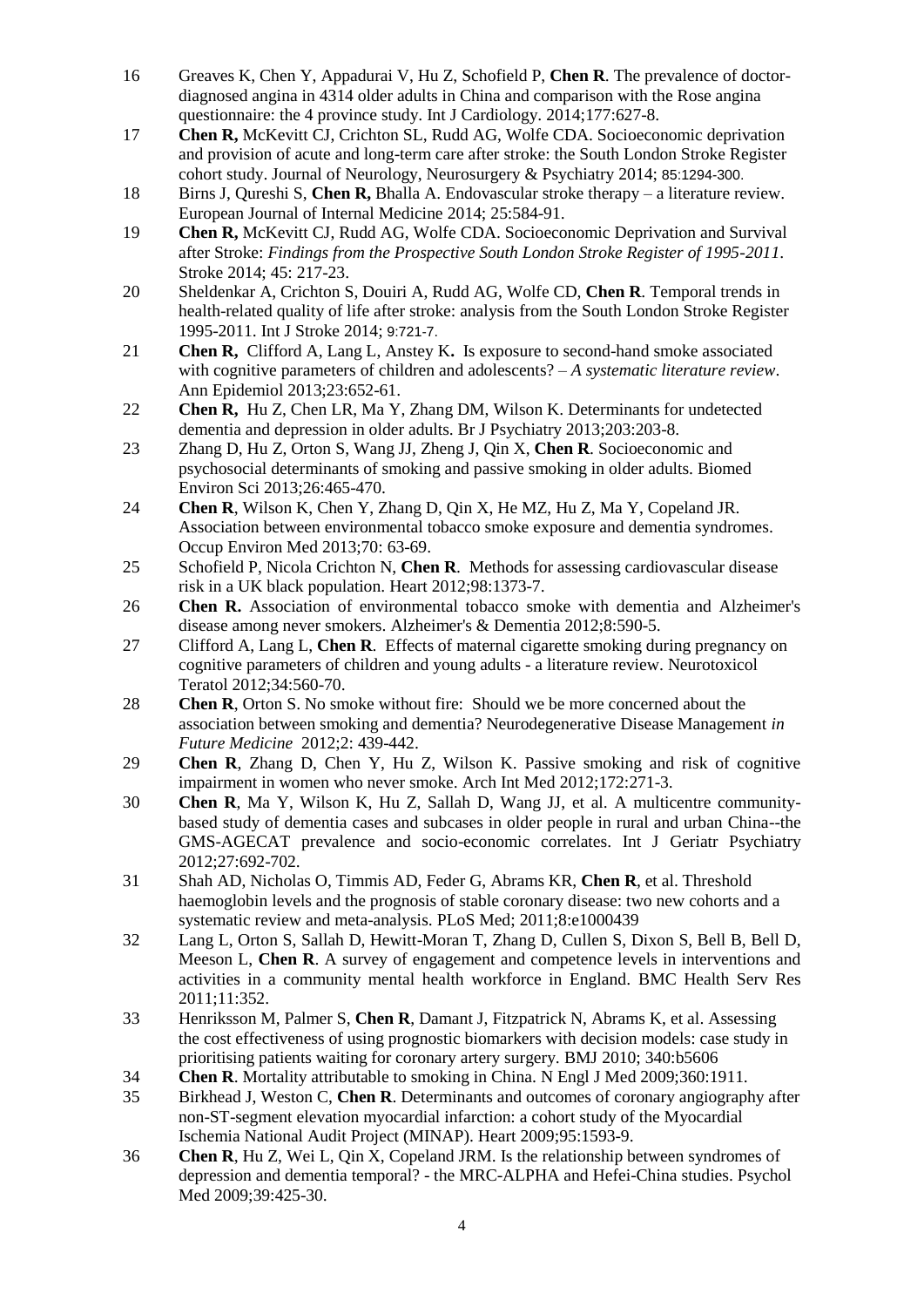- 37 Hemingway H, **Chen R**, Junghans C, Timmis A, Black N, Shekelle P, et al. Appropriateness criteria for coronary angiography in angina: reliability and validity. Ann Intern Med 2008;149:221-31.
- 38 **Chen R**, Hu Z, Wei L, Qin X, McCracken C, Copeland JRM. Severity of depression and risk for subsequent dementia: cohort studies in China and the UK. Br J Psychiatry 2008;193:373-7.
- 39 [Sekhri N,](http://www.ncbi.nlm.nih.gov/sites/entrez?Db=pubmed&Cmd=Search&Term=%22Sekhri%20N%22%5BAuthor%5D&itool=EntrezSystem2.PEntrez.Pubmed.Pubmed_ResultsPanel.Pubmed_DiscoveryPanel.Pubmed_RVAbstractPlus) [Timmis A,](http://www.ncbi.nlm.nih.gov/sites/entrez?Db=pubmed&Cmd=Search&Term=%22Timmis%20A%22%5BAuthor%5D&itool=EntrezSystem2.PEntrez.Pubmed.Pubmed_ResultsPanel.Pubmed_DiscoveryPanel.Pubmed_RVAbstractPlus) **Chen R**, [Junghans C,](http://www.ncbi.nlm.nih.gov/sites/entrez?Db=pubmed&Cmd=Search&Term=%22Junghans%20C%22%5BAuthor%5D&itool=EntrezSystem2.PEntrez.Pubmed.Pubmed_ResultsPanel.Pubmed_DiscoveryPanel.Pubmed_RVAbstractPlus) [Walsh N,](http://www.ncbi.nlm.nih.gov/sites/entrez?Db=pubmed&Cmd=Search&Term=%22Walsh%20N%22%5BAuthor%5D&itool=EntrezSystem2.PEntrez.Pubmed.Pubmed_ResultsPanel.Pubmed_DiscoveryPanel.Pubmed_RVAbstractPlus) [Zaman J,](http://www.ncbi.nlm.nih.gov/sites/entrez?Db=pubmed&Cmd=Search&Term=%22Zaman%20J%22%5BAuthor%5D&itool=EntrezSystem2.PEntrez.Pubmed.Pubmed_ResultsPanel.Pubmed_DiscoveryPanel.Pubmed_RVAbstractPlus) et al. Inequity of access to investigation and effect on clinical outcomes: prognostic study of coronary angiography for suspected stable angina pectoris. BMJ 2008;336:1058-61.
- 40 Wei L, **Chen R**, MacDonald TM. Channelling of SSRIs and SNRIs use in the Tayside population, Scotland. Pharmacoepidemiol Drug Saf 2007;16:859-66.
- 41 **Chen R**, Kumar S, Timmis A, Feder G, Yaqoob M, Hemingway H. Comparison of the relation between renal impairment, angiographic coronary artery disease and long-term mortality in women vs men. Am J Cardiol 2006;97:630-2.
- 42 Syme P, Byrne A, **Chen R**, Devenny R, Forbes J. Community-based stroke incidence and case-fatality in a Scottish population - the Scottish Borders Stroke Study (SBSS). Stroke 2005;36:1837-43.
- 43 **Chen R**, Tunstall-Pedoe H. Socioeconomic deprivation and waist circumference in men and women: the Scottish MONICA surveys 1989-95. European J Epidemiol 2005;20:141- 7.
- 44 **Chen R**, Wei L, Hu Z, Qin X, Copeland JRM, Hemingway H. Depression in older people in rural China. Arch Int Med 2005;165:2019-25.
- 45 **Chen R**, Hu Z, Qin X, Xu XC, Copeland JMR. A community-based study of depression in older people in Hefei, China – the GMS-AGECAT prevalence, case validation and socioeconomic correlates. Int J Geriatr Psychiatry 2004;19:407-13.
- 46 **Chen R**, Tavendale R, Tunstall-Pedoe H. Coronary heart disease in relation to passive smoking by self report, serum cotinine and their combination: Scottish MONICA study. Occup Environ Med 2004; 61:790-2.
- 47 **Chen R**, Wei L, Syme P. Comparison of early and delayed respondents to a postal health survey: a questionnaire study of personality traits and neuropsychological symptoms. European J Epidemiol 2003; 18:195-202.
- 48 **Chen R**, Tavendale R, Tunstall-Pedoe H. Measurement of passive smoking in adults: selfreported questionnaire or serum cotinine? J Cancer Epidemiol & Prev (formerly J Epidemiol Biostat) 2002; 7:85-95.
- 49 MacWalter RS, Wong SYS, Wong KYK, Stewart G, Fraser CG, Fraser HW, Ersoy Y, Ogston SA, **Chen R**. Does renal dysfunction predict mortality after acute stroke? a seven year follow-up study. Stroke 2002;33:1630-35.
- 50 **Chen R**, Tunstall-Pedoe H. Cancer risk, hypertension, and antihypertensive medication. Lancet 2002; 359:77.
- 51 **Chen R**, Tunstall-Pedoe H, Tavendale R. Environmental tobacco smoke and lung function in employees who never smoked: the Scottish MONICA study. Occup Environ Med 2001;58: 563-8.
- 52 **Chen R**, Semple S, Dick F, Seaton A. Nasal, eye and skin irritation in dockyard painters. Occup Environ Med 2001;58: 542-3.
- 53 **Chen R**, Dick F, Semple S, Seaton A, Walker LG. Solvent exposure and personality. Occup Environ Med 2001;58:14-8.
- 54 **Chen R**, Tunstall-Pedoe H, Bolton-Smith C, Hannah MK, Morrison C. Association of dietary antioxidants and waist circumference with pulmonary function and airway obstruction. Am J Epidemiol 2001;153:157-63.

### *Book and book chapters*

- 55 **Chen R.** Cognitive Development: Theories, Stages & Processes and Challenges (Book). Nova Science Publishers, Inc. p.293. New York, USA. 2014. ISBN-10:1631176048. p.293
- 56 Orton S, **Chen R**. Exposure to second-hand smoke and cognitive functioning in life course (*Chapter*). p.213-227. *In the book - Cognitive Development: Theories, Stages & Processes and Challenges*. 2014. Nova Science Publishers, Inc. New York, USA.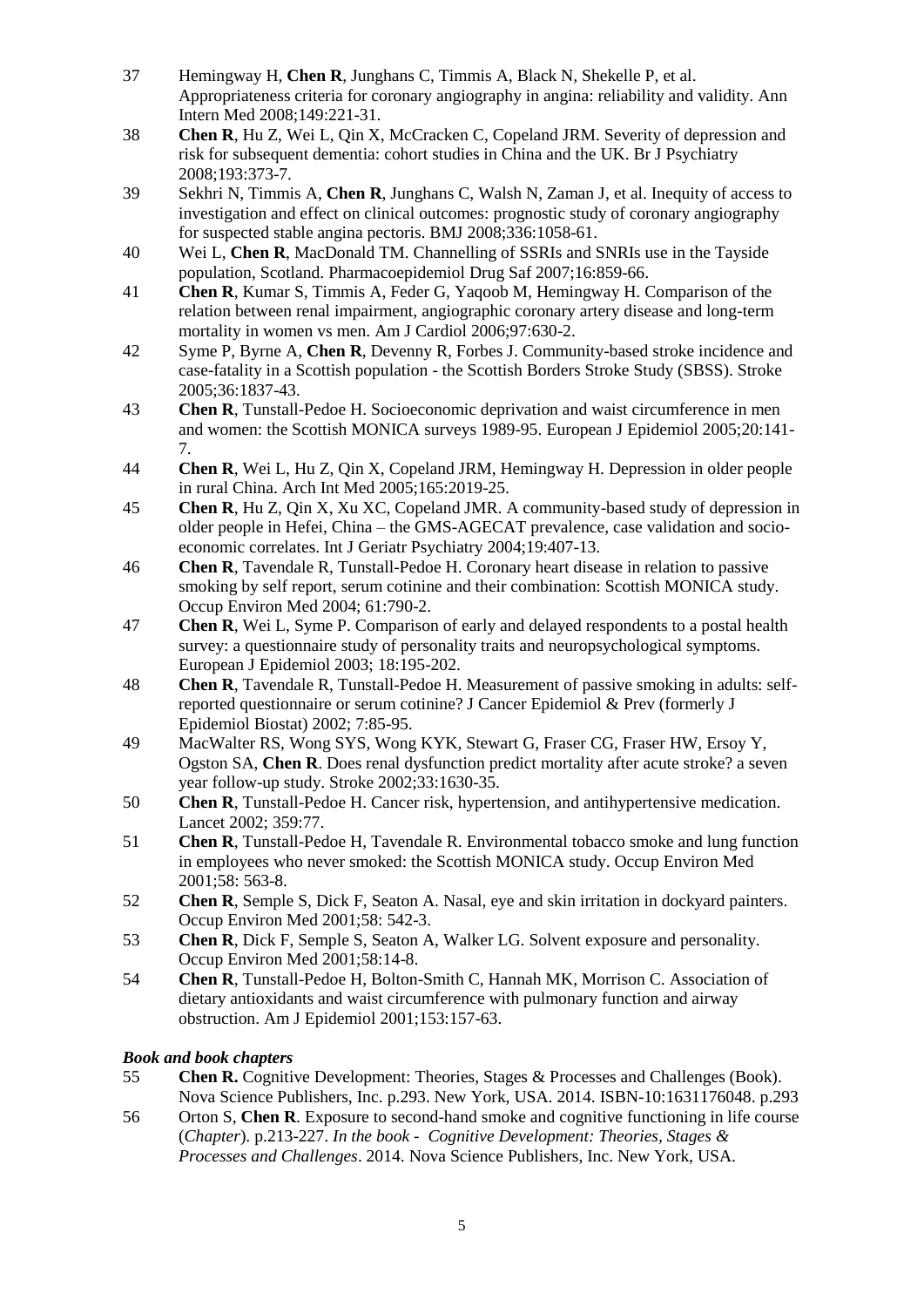- 57 **Chen R**, Roberts N. Environmental pollution, neurodevelopment and cognitive impairment (*Chapter*). p.255-277. *In the book - Cognitive Development: Theories, Stages & Processes and Challenges*. 2014. Nova Science Publishers, Inc. New York, USA.
- 58 **Chen R,** Copeland JRM. Epidemiology of depression in older people: prevalence and incidence (*Chapter*). p.479-488. *In: Abou-Saleh MM, [Katona](http://www.google.co.uk/search?tbo=p&tbm=bks&q=inauthor:%22Cornelius+L.+E.+Katona%22) CLE, and [Kumar](http://www.google.co.uk/search?tbo=p&tbm=bks&q=inauthor:%22Anand+Kumar%22) A. (eds): Principles and Practice of Geriatric Psychiatry (3rd Edition).* Wiley-Blackwell, West Sussex, UK. 2011. ISBN: 978-0-470-74723-0

#### **INVITING SPEECHES AND ORAL PRESENTATIONS IN INTERNATIONAL CONFERENCES (selected)**

- 1 Incidence and Predictors of Stroke in Older People: The Anhui Cohort Study.  $4<sup>th</sup>$ *International Conference of Epidemiology and Public Health; London, UK, October 3-5, 2016*
- 2 Association between Fish Consumption and Risk of Dementia: a Systematic Worldwide Literature Review and a New Study from China. *4 th International Conference of Epidemiology and Public Health; London, UK, October 3-5, 2016*
- 3 Impact of Socioeconomic Status on Survival after Hemorrhagic Stroke Any Evidence? *[BIT's 6th Annual World Congress of NeuroTalk-2015](http://www.bitcongress.com/neurotalk2015/) (Bio Integration Technology)*, *Hangzhou, China, May 22-24, 2015*
- 4 Associations between social support, socioeconomic status and depression in stroke survivors who experienced economic transition. *Asia Pacific Stroke Conference*, *Hong Kong, Aug 30 - Sep 1, 2013*
- 5 Exposure to passive smoking and risk of dementia in older women who never smoke. *140th Annual Conference of American Public Health Association*. *San Francisco, USA October 26-31, 2012*
- 6 Age, gender and race differences in the impacts of admission diabetic status on 1-year mortality after STEMI and NSTEMI: Myocardial Infarction National Audit Project *BIT's 2 nd Annual International Congress of Cardiology, Shanghai, China, December 7-9, 2010*
- 7 Rural-urban and geographic differences in the risks of dementia cases and subcases in China. *Annual Conference of Australian Society for Psychiatric Research, Canberra, December 2-4, 2009*
- 8 Incidence and aetiology of dementia in an older population who are socio-economically deprived but at low levels of depression and cardiovascular risk factors. *41st SER meeting; Chicago, IL, June 24-27, 2008*
- 9 Depressive syndromes and risk of dementia in later life is the relationship between syndromes of depression and dementia temporal? *135th APHA conference; Washington DC, Nov 3-7, 2007*
- 10 Mild to moderate renal impairment and 16-year cardiovascular mortality in the Scottish Heart Health Study. *European Society of Cardiology Congress; Stockholm, Sweden September 3-7, 2005*
- 11 Passive smoking measured by self report, serum cotinine and their combination and 14 year cardiovascular mortality among never smokers in the Scottish Heart Health Study. *2003 Scientific Sessions of America Heart Association; Orlando, USA, Nov. 9-12, 2003*
- 12 Baseline blood pressure and rule-of-halves hypertension status and 14-year cardiovascular mortality: the Scottish Heart Health study. *XVI IEA World Congress of Epidemiology; Montreal, Canada, August 18-22, 2002*
- 13 Trends and social factors in blood pressure control in Scottish MONICA surveys 1986- 1995. *Joint Conference of IEA(European region) and the Society for Social Medicine (SSM); Oxford, UK, September 12-15, 2001*
- 14 Socioeconomic deprivation and neuropsychological symptoms: a small area study. *Joint International Scientific Conference of 13th ISEE and 10th International Genetic Epidemiology Society (IGES); Garmish-Partenkirchen, Germany, September 2-5, 2001*

## **MASS MEDIA REPORTS AND RESEARCH IMPACTS (selected)**